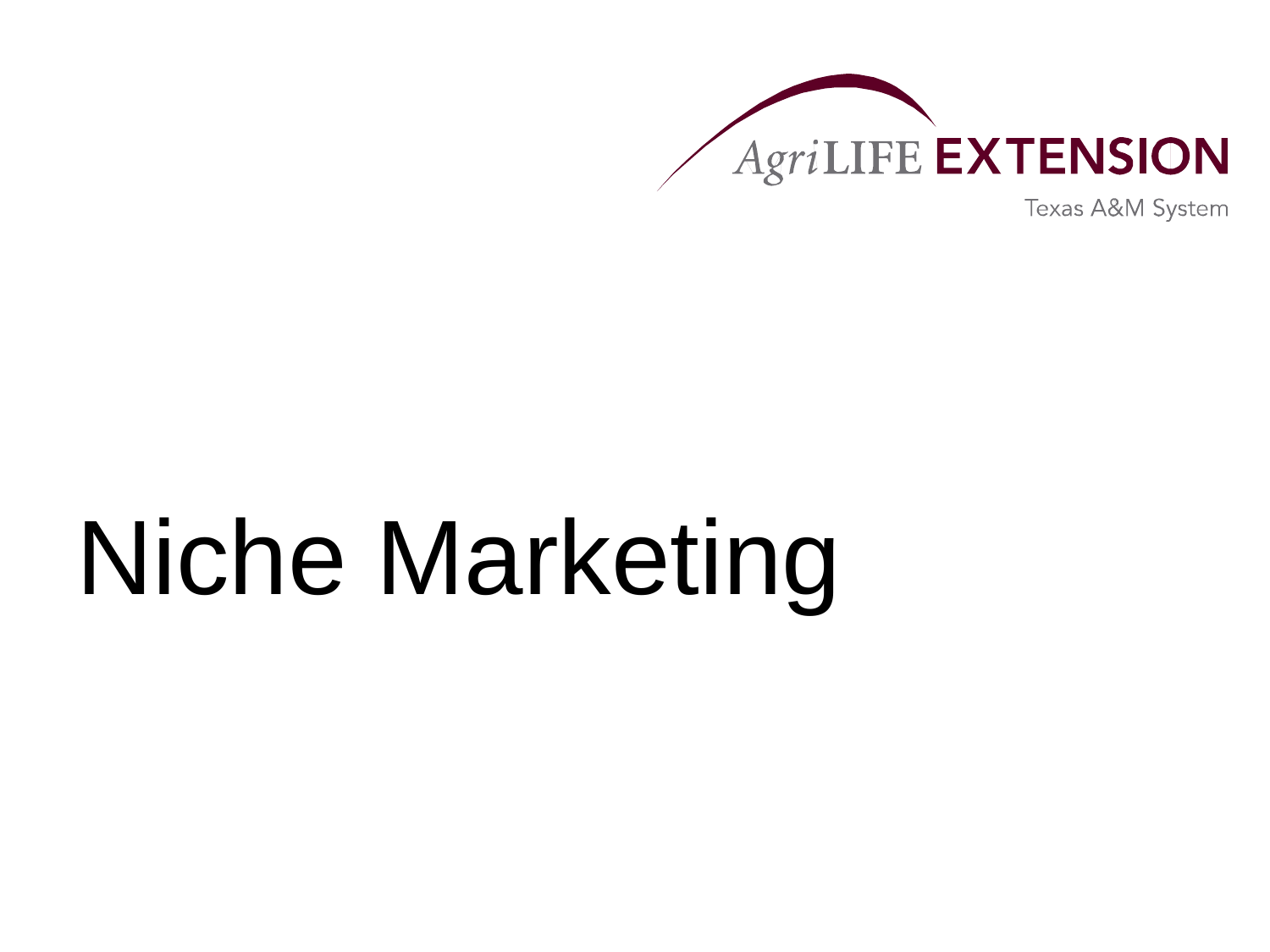## Niche Marketing

**≻Niche marketing is marketing a** product or service in a small portion of a market that is not being readily served by the main stream product or service markets.

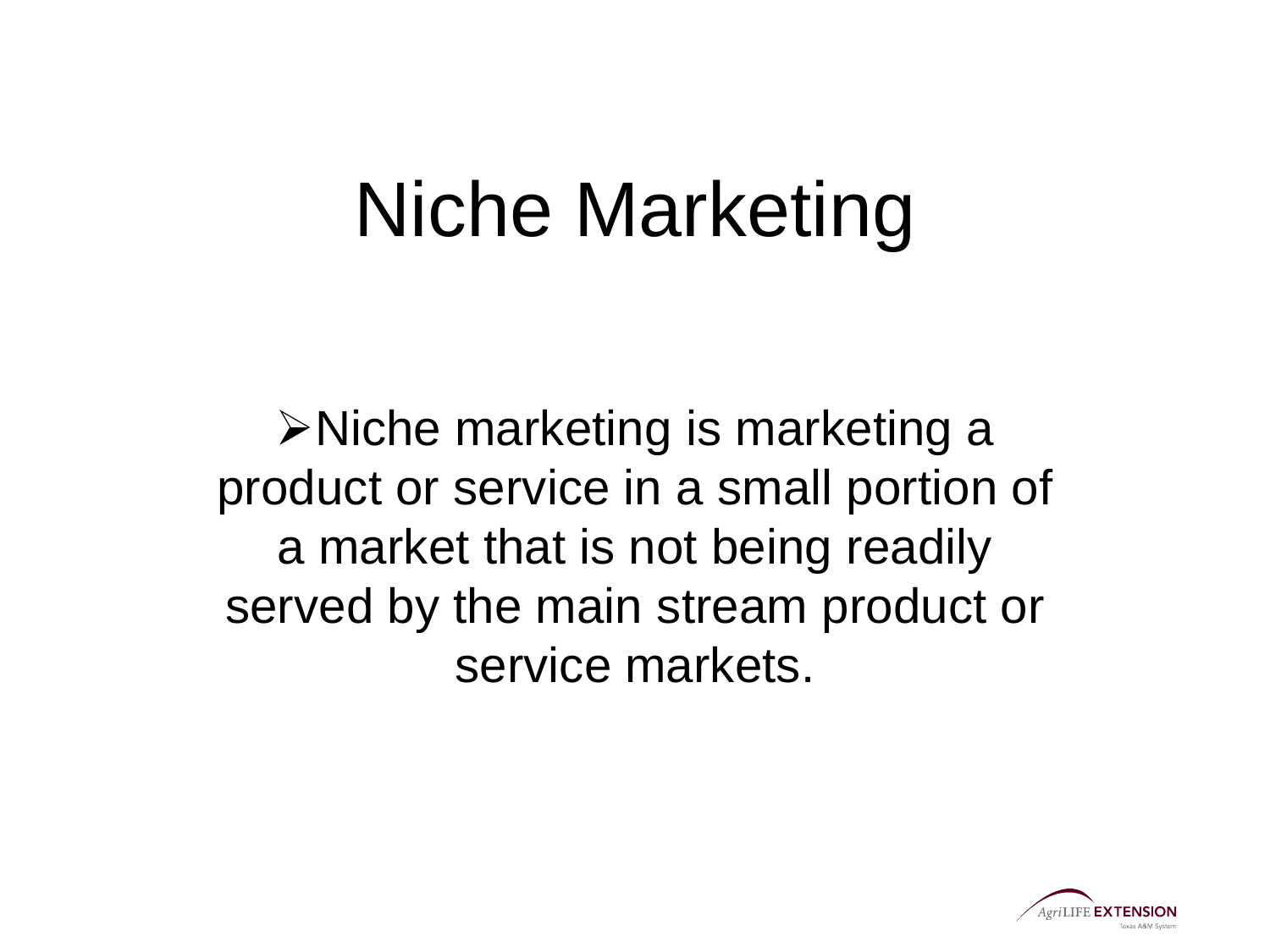### Niche Market Examples

| <b>Sector</b>            | <b>Product</b>               | <b>Niche</b>                                                                                                               |
|--------------------------|------------------------------|----------------------------------------------------------------------------------------------------------------------------|
| Agriculture              | Timothy hay                  | Race horse feed                                                                                                            |
| Agriculture              | Kosher milk                  | Religious groups following dietrary<br>laws                                                                                |
| Agriculture              | Organic vegetables           | Consumers wanting foods grown<br>without pesticides                                                                        |
| Agriculture              | Extra fat beef               | Asian export market                                                                                                        |
| Agriculture              | Corn silage                  | Confined dairy operations and beef<br>feedlots                                                                             |
| Agriculture              | Custom farming services      | Other producers who do not have the<br>resources to perform these services                                                 |
| Agriculture              | Pasturized goat milk         | Consumers allergic to cow milk                                                                                             |
| <b>Consumer durables</b> | Sport Utility Vehicles (SUV) | Drivers desiring a vehicle with room,<br>power, and strength                                                               |
| <b>Consumer services</b> | Internet auction sites       | Consumers desiring low prices for<br>goods and services without having to<br>physically move from merchant to<br>merchant. |
| <b>Consumer services</b> | <b>Commuter airlines</b>     | Smaller communities not served by<br>large airlines                                                                        |
| <b>Consumer services</b> | Cut your own Christmas tree  | Fellowship, recreation, and<br>consumers seeking quality                                                                   |

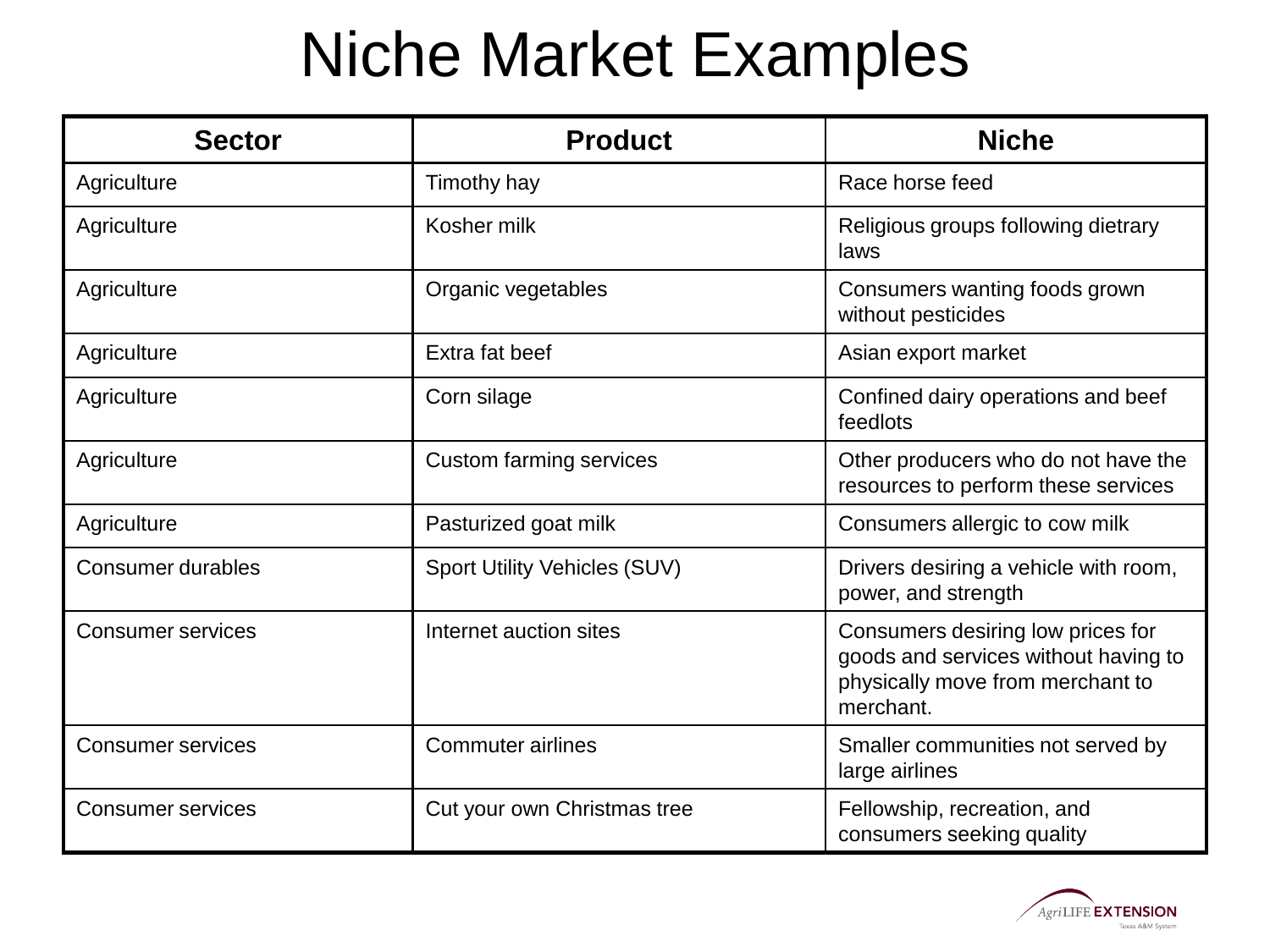## Recognizing Potential Niche Markets

- $\triangleright$  Convince yourself that you have confidence
- $\triangleright$  Products/services difficult to obtain
- $\triangleright$  Perceived as expert in an area
- $\triangleright$  Speakers, articles, other ideas
- **≻** Hobbies

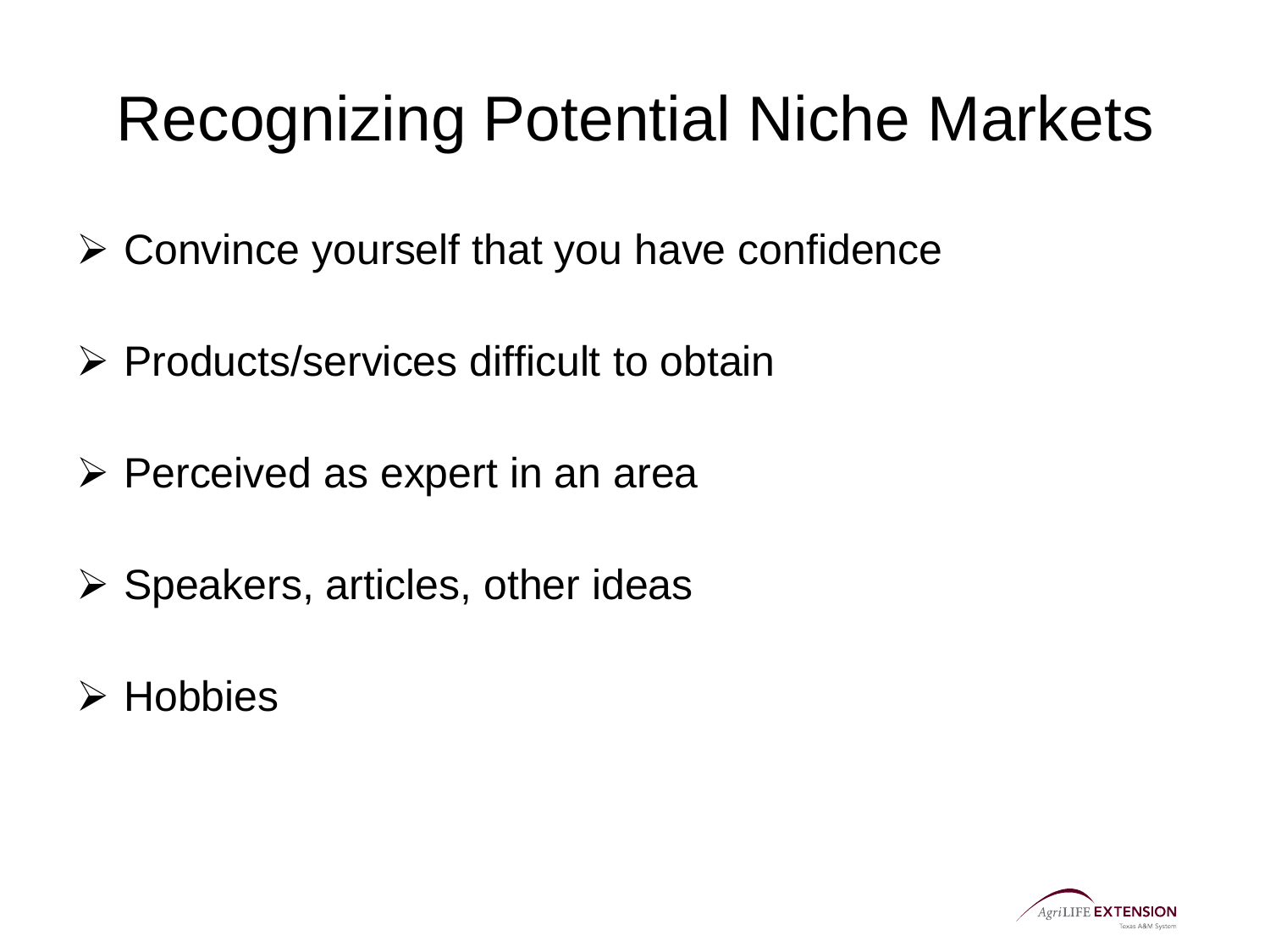# Getting Started

- $\triangleright$  Identify the market and its characteristics
- Compatible with family/professional goals
- **Exellengele Secure 2 Presources you have and needer**
- Develop business/marketing plan

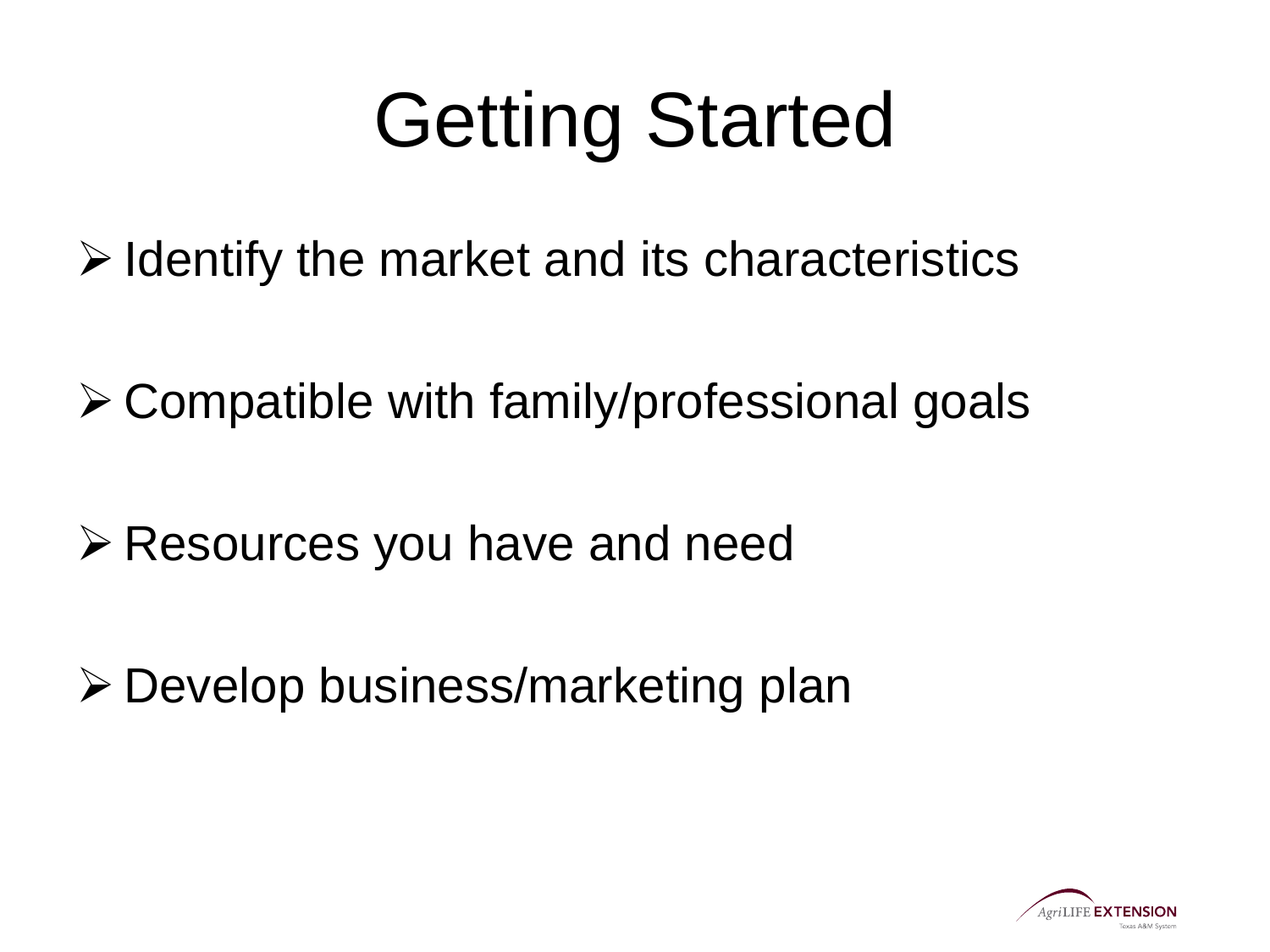#### The Business/Marketing Plan

- $\triangleright$  General description of the business
	- Qualifications
	- Reasons for starting the business
- $\triangleright$  Market analysis
	- Describe the product/service
	- Estimate the market size
	- Segment of the market
	- Geographic area
- $\triangleright$  Mission statement, objectives, and strategies
- $\triangleright$  Marketing plan
- $\triangleright$  Operational description
	- Location, facilities
	- Materials needed, staffing
- $\triangleright$  Projected sales
- $\triangleright$  Financial plan
	- Projected income statement, cash flow, balance sheet, loan repayment schedules, owner's equity, and break-even analysis
- $\triangleright$  Sensitivity or risk analysis
	- Price and production/sales